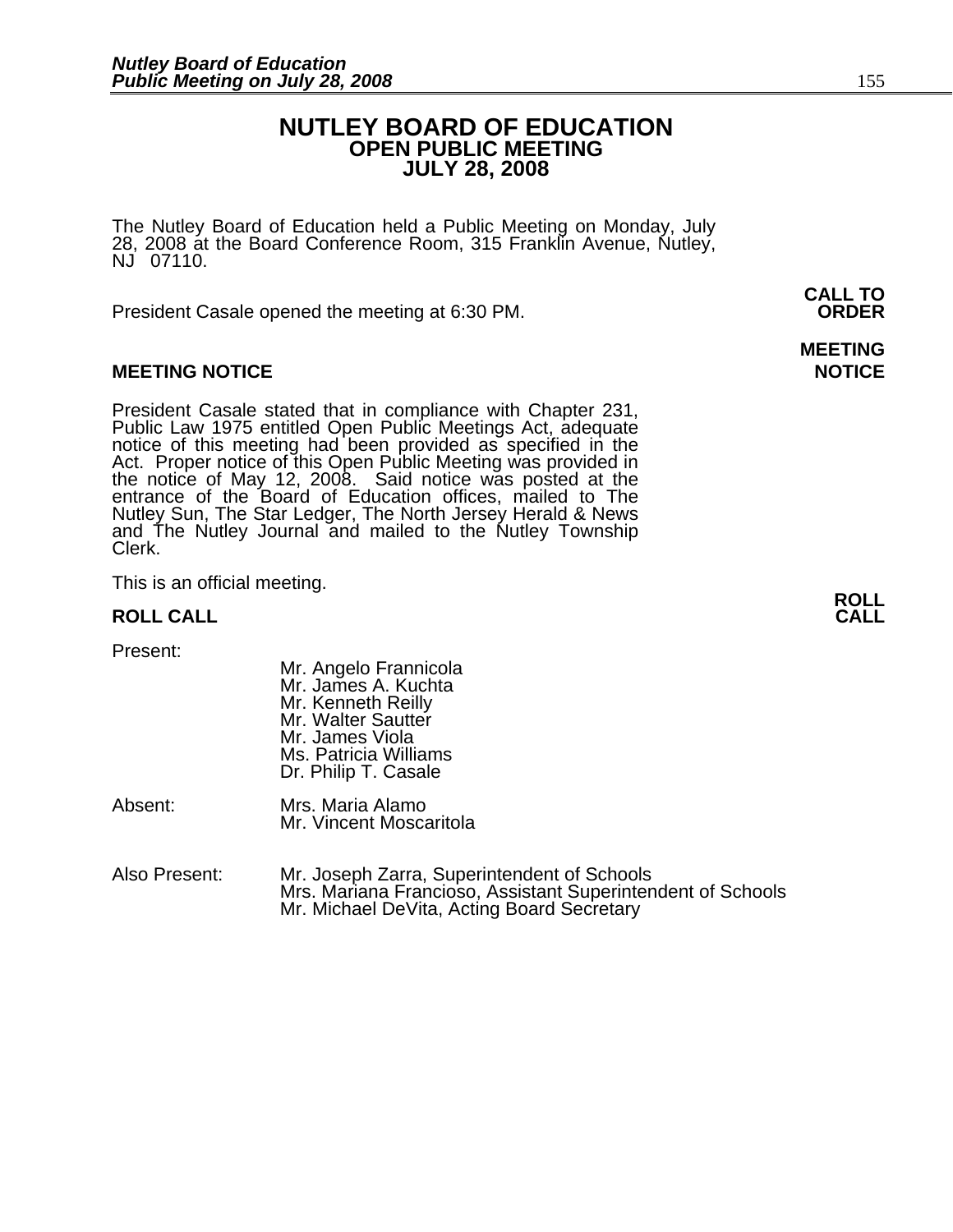#### **MOTION TO ADJOURN TO EXECUTIVE SESSION**

At 6:35 PM Trustee Frannicola moved and Trustee Reilly seconded the following resolution:

WHEREAS, the Board of Education will be discussing matters exempt from public discussion pursuant to N.J.S.A. 10:4-12,

NOW, THEREFORE, BE IT RESOLVED that the Board of Education recess to Closed Executive Session at this time to discuss the following:

> Legal Issue Personnel Issue

BE IT FURTHER RESOLVED that the results of the discussions will be made public by inclusion on the agenda of a subsequent meeting of the Board of Education or when the reasons for discussing such matters in closed session no longer exist.

 The motion was approved by voice vote.

#### **RECONVENE MEETING RECONVENE**

At 8:00 PM Trustee Kuchta moved, Trustee Frannicola seconded, and the Board unanimously approved by voice vote a motion to reconvene the public meeting.

The meeting reconvened in the JHWMS Auditorium located at 325 Franklin Avenue, Nutley, NJ.

#### **FLAG SALUTE** SALUTE SALUTE SALUTE SALUTE SALUTE

Trustee Reilly led the assembly in the flag salute.

### **ROLL ROLL CALL CALL**

Present:

| .       | Mr. Angelo Frannicola<br>Mr. James A. Kuchta<br>Mr. Kenneth Reilly<br>Mr. Walter Sautter<br>Mr. James Viola<br>Ms. Patricia Williams<br>Dr. Philip T. Casale |
|---------|--------------------------------------------------------------------------------------------------------------------------------------------------------------|
| Absent: | Mrs. Maria Alamo<br>Mr. Vincent Moscaritola                                                                                                                  |

Also Present: Mr. Joseph Zarra, Superintendent of Schools Mrs. Mariana Francioso, Assistant Superintendent of Schools Mr. Michael DeVita, Acting Board Secretary Mr. Paul Palozzola, Director of Special Services

## **EXECUTIVE**

## **FLAG**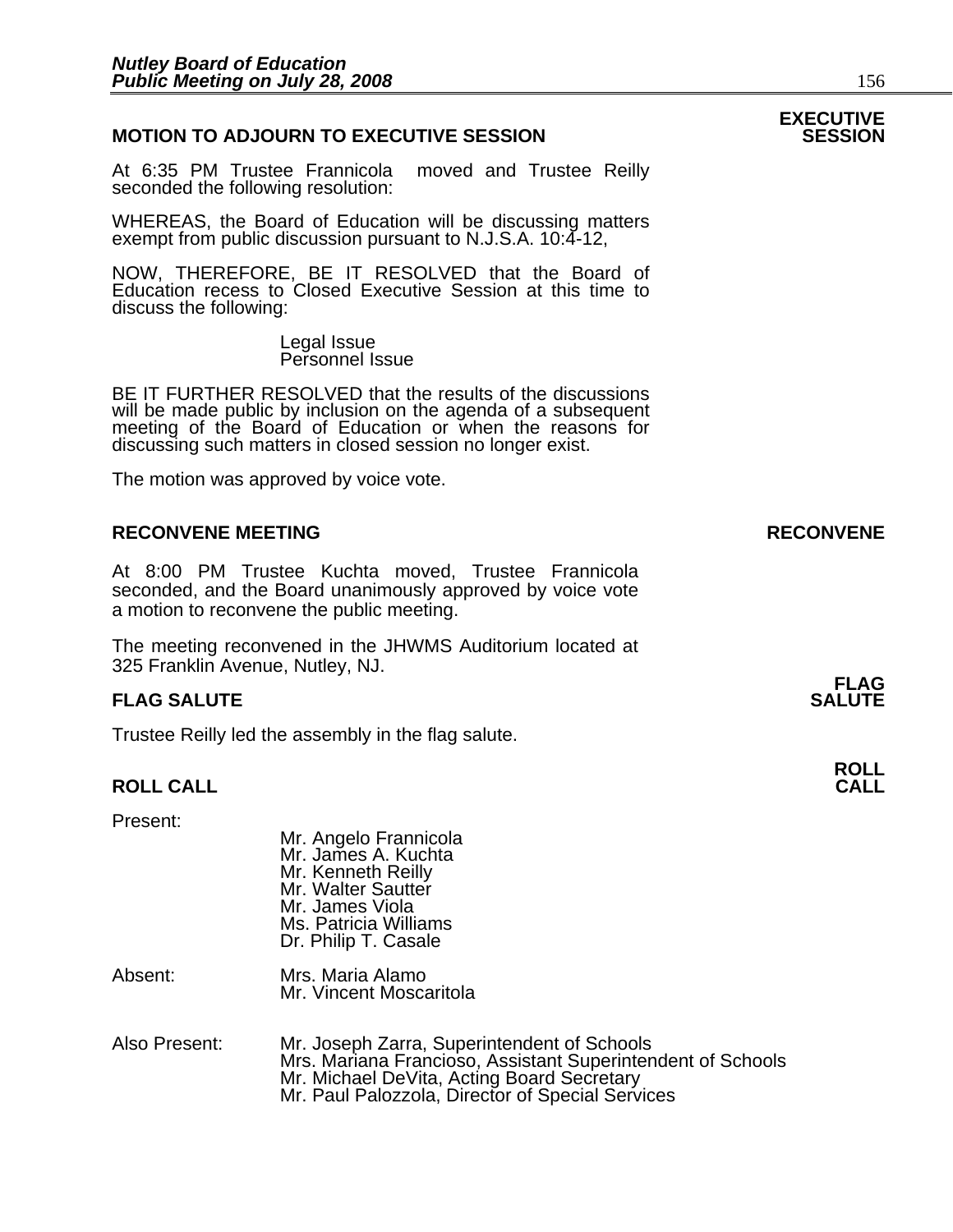#### **RECOGNITION OF AWARDS**

Special awards were given to students for their athletic achievements. Schedule A, which is appended to the minutes of this meeting, lists the students.

#### **APPOINTMENT OF YANTACAW PRINCIPAL**

#### **APPOINTMENT – Yantacaw School Principal**

Trustee Sautter moved, and Trustee Viola seconded, the following resolution. Upon being put to a roll call vote the resolution was approved.

BE IT RESOLVED that the Board of Education approves the appointment of Mr. David Sorensen as Principal of Yantacaw School for the 2008/2009 school year, effective September 1, 2008 at the annual salary of \$100,567, M.A. St

Mr. Zarra and Trustee Frannicola spoke positively about the expectations and ability of Mr. Sorensen and wished him success in his new position.

#### **RECESS MEETING RECESS**

At 8:20 PM upon the suggestion of President Casale, Trustee Viola moved, Trustee Williams seconded, and the Board unanimously approved by voice vote a motion to recess while the athletes exited the room.

#### **RECONVENE MEETING RECONVENE**

At 8:30 PM Trustee Frannicola moved, Trustee Williams seconded, and the Board unanimously approved by voice vote a motion to reconvene the open public meeting.

#### **APPROVAL OF MINUTES APPROVE**

BE IT RESOLVED that the Board of Education approves the following minutes:

 July 10, 2008 – Special Public Meeting July 10, 2008 – Closed Executive Session June 23, 2008 – Open Public Meeting June 23, 2008 – Closed Executive Session June 16, 2008 – Open Public Meeting June 16, 2008 – Closed Executive Session June 9, 2008 – Open Public Meeting June 9, 2008 – Closed Executive Session

#### **RECOGNITION OF A AWARDS**

**APPOINTMENT OF** 

**Mr. David Sorensen**<br>Mr. David Sorensen

## **MINUTES**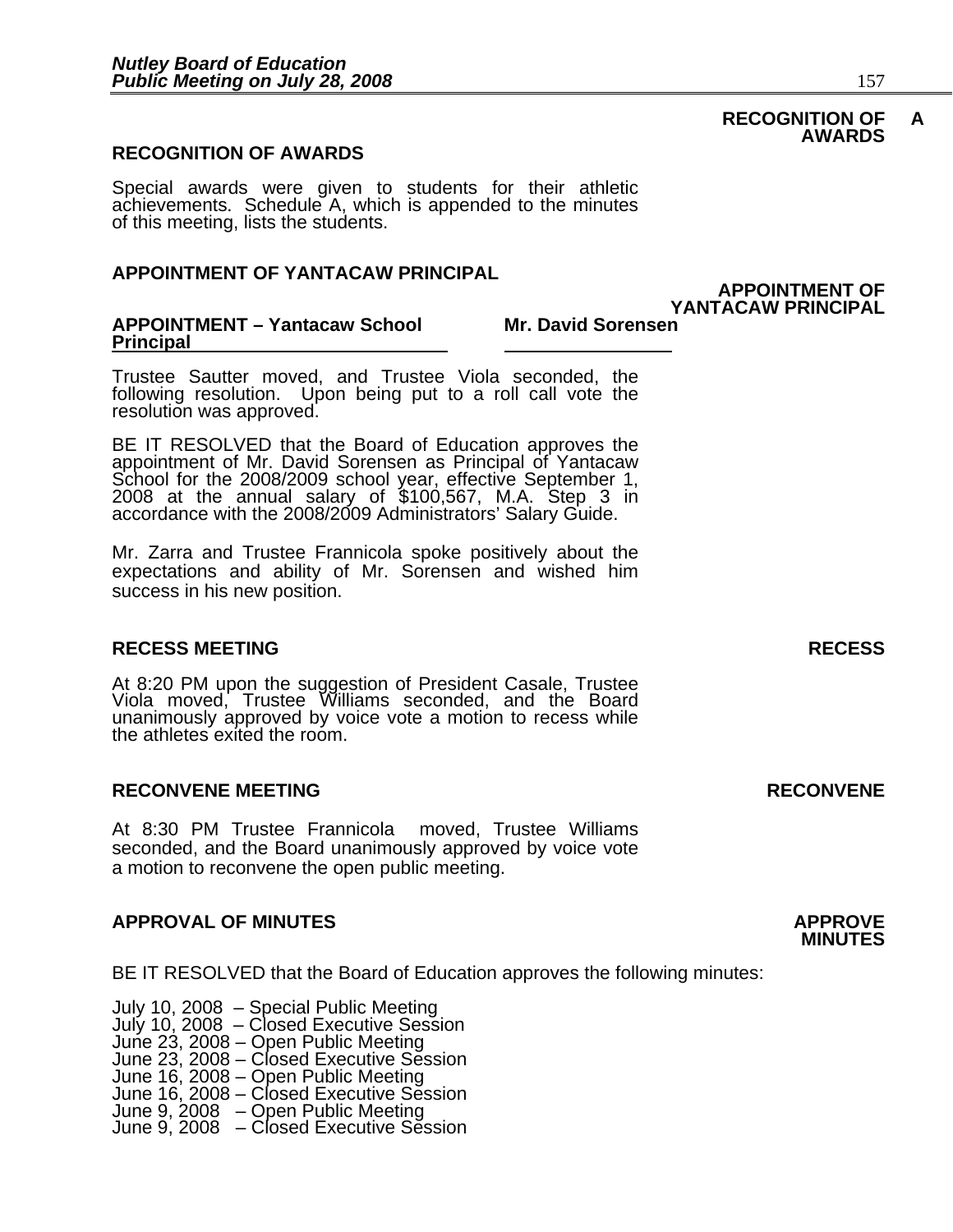Trustee Frannicola moved, Trustee Reilly seconded, and the Board minutes were approved with the following exceptions:

1. Trustee Frannicola abstained on the June 9, 2008 minutes since he was not present.

2. Trustee Viola stated that a change in his resignation date needed to be made.

#### **AMEND RESIGNATION – Board Member**

Trustee Williams moved, and Trustee Kuchta seconded, the following resolution. Upon being put to a roll call vote the resolution was approved.

BE IT RESOLVED that the Nutley Board of Education amend<br>Board Secretary's Resolution 19 from the June 23, 2008 Board Meeting regarding the resignation of James Viola, Board Member, to reflect a change in the resignation date from June 23, 2008 to July 28, 2008.

#### **SUPERINTENDENT'S REPORT SUPT'S REPORT A**

Mr. Zarra presented the Superintendent's Report dated July 23, 2008, Schedule A, which is appended to the minutes of this meeting, and briefly summarized its contents. **BOARD** 

#### **BOARD SECRETARY'S REPORT**

Mr. DeVita thanked the Lincoln School PTO for their donation in the amount of \$4,059 for a smart board and also Plaza Fitness Center for their donation of \$500 to be used in the high school weight room.

He also mentioned that NBC would be filming a public service announcement in the Radcliffe School Gym to be aired during the Olympics encouraging people to vote in the upcoming November election.

A variance notice regarding property at 20 Yantacaw Place to build a two-story addition on the garage being 200 feet within school property.

**SECRETARY'S** 

 **AMEND RESIGNATION BOARD MEMBER**

**CORRESPONDENCE CORRESPONDENCE**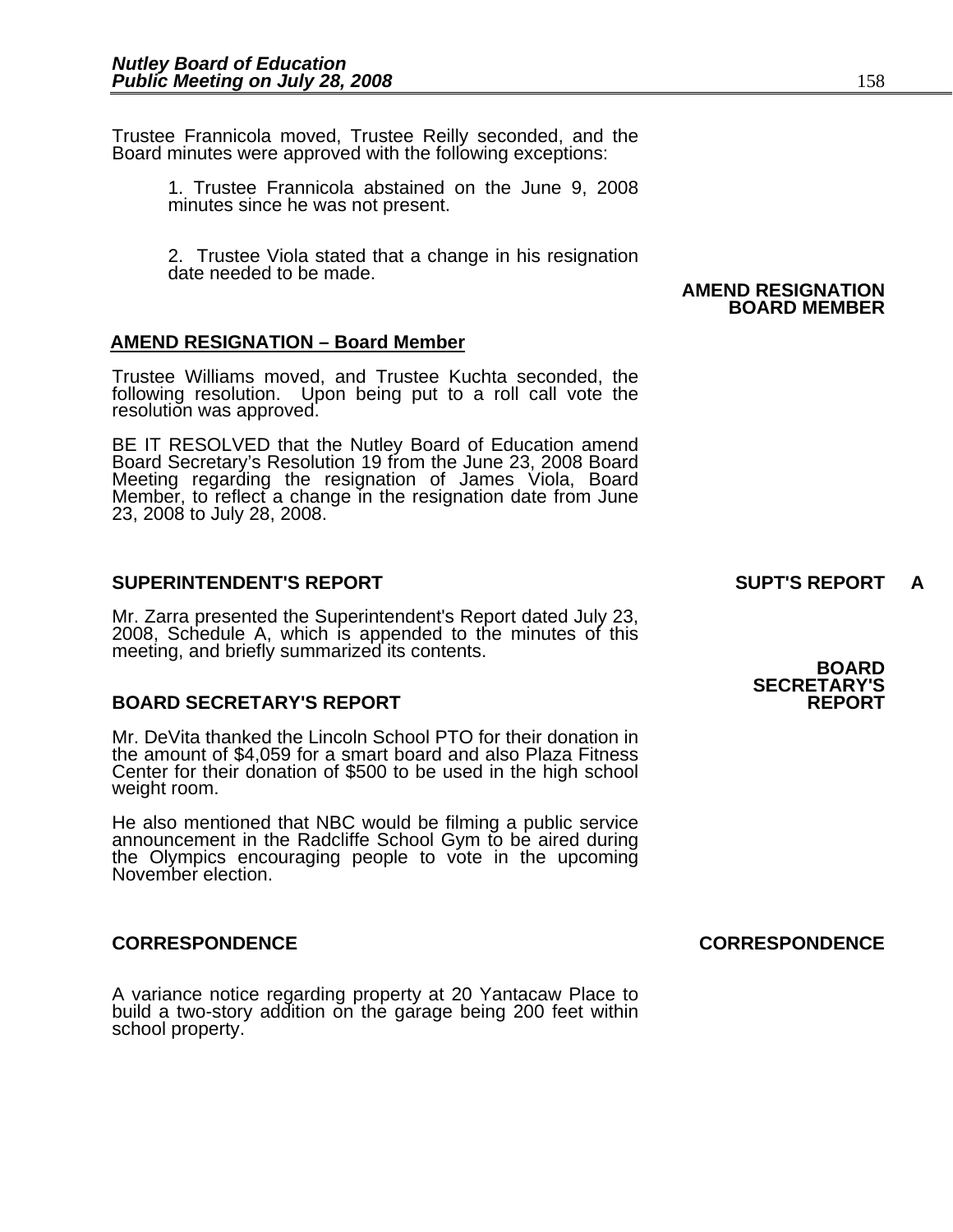### **COMMITTEE REPORTS REPORTS**

| Trustee Frannicola - Athletic Committee |                             |
|-----------------------------------------|-----------------------------|
| <b>Trustee Reilly</b>                   | <b>Facilities Committee</b> |
| <b>Trustee Williams</b>                 | <b>Policy Committee</b>     |

### **HEARING OF CITIZENS (Resolutions Only)**

None

### **SUPERINTENDENT'S RESOLUTIONS EXAMPLE ASSESSED ASSESSED ASSESSED ASSESSED ASSESSED ASSESSED ASSESSED ASSESSED ASSESSED AND ASSESSED ASSESSED ASSESSED ASSESSED AND ASSESSED ASSESSED ASSESSED ASSESSED ASSESSED ASSESSED ASS**

Trustee Kuchta moved, and Trustee Frannicola seconded, a motion that the Board approves Superintendent's Resolutions numbers 1 through 23 as listed below.

The Superintendent's Resolutions 1 through 23 were unanimously approved. **RESIGNATION RESIGNATION** 

#### 1. **RESIGNATION – Teacher**

BE IT RESOLVED that the Board of Education approves the acceptance of the resignation of Mrs. Debbie Zaros, elementary teacher, effective June 30, 2008. **RESCIND APPOINT.** 

#### 2. **RESCIND APPOINTMENT – Summer Autistic Program**

BE IT RESOLVED that the Board of Education approves the rescinding of the appointment of Mrs. Dyan Guida as ABA Aide for the 2008 Summer Autistic Program, approved at the June 23, 2008 Board Meeting.

#### 3. **AMENDING RESOLUTION – REAPPOINTMENTS – Non-Tenured Teachers**

BE IT RESOLVED that the Board of Education approves the amending of the resolution Reappointments – Non-Tenured Teachers, approved at the June 16, 2008 Board Meeting to reflect a change in part-time status and salary for Miss Amanda Rasczyk to full-time, \$47,000. **RESOLUTIONS** 

**TEACHER**

 **SUMMER AUTISTIC PROGRAM** 



## **COMMITTEE**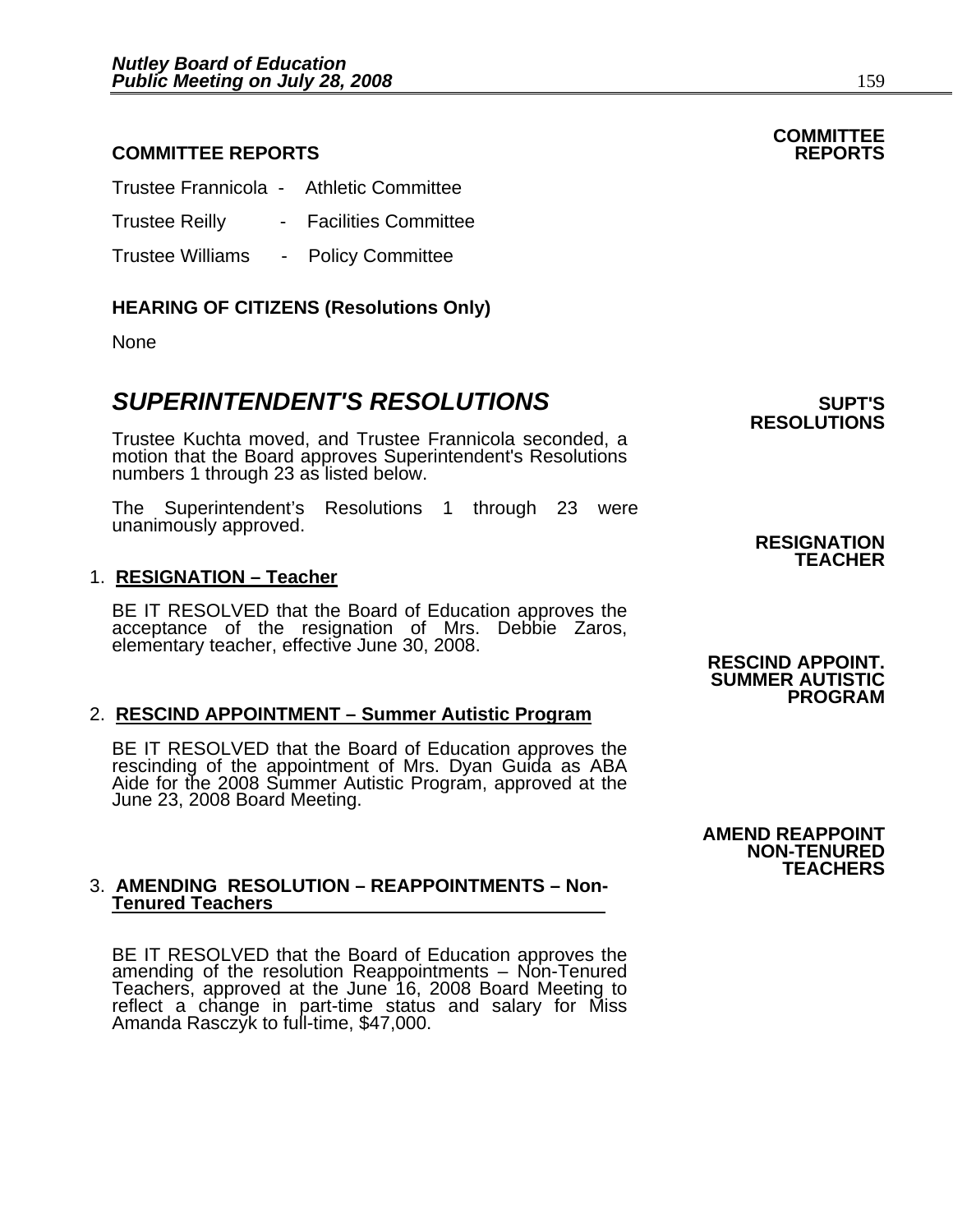BE IT RESOLVED that the Board of Education approves the amending of the resolution Fall Appointments-Athletics, Schedule C, approved at the June 23, 2008 Board Meeting to reflect changes in salary for the following personn

| Cheerleading           | Name.          | <b>Step</b> | Salary  |
|------------------------|----------------|-------------|---------|
| <b>Assistant Coach</b> | Jenifer Hecht  |             | \$3,455 |
| <b>Assistant Coach</b> | Leann Martin   |             | 3,455   |
| <b>Assistant Coach</b> | Jennifer Stine |             | 3.455   |

### 5. **LEAVE OF ABSENCE – Teachers**

BE IT RESOLVED that the Board of Education approves a leave of absence in accordance with the New Jersey Family Leave Act for the following personnel, effective September 1 through November 21, 2008, with a return date of 24, 2008:

Danielle Ferraro Jessica Nolasco Adelia Pacella

**APPROVAL OF STIPEND HEALTH SERVICES COORDINATOR** 

#### 6. **APPROVAL OF STIPEND – Health Services Coordinator**

BE IT RESOLVED that the Board of Education approves a stipend of \$3,500 for Paul J. Palozzola as Health Services Coordinator.

> **ADJUSTMENT SUMMER AUTISTIC PROGRAM**

#### 7. **ADJUSTMENT – Summer Autistic Program**

BE IT RESOLVED that the Board of Education approves an adjustment in pay for the Summer Autistic Program for the following personnel:

| \$ 377.25 |
|-----------|
| 377.25    |
| 377.25    |
| 1,550.00  |
| 377.25    |
|           |

#### **AMEND RESOLUTION C ATHLETICS**

#### **LEAVE OF ABSENCE TEACHERS**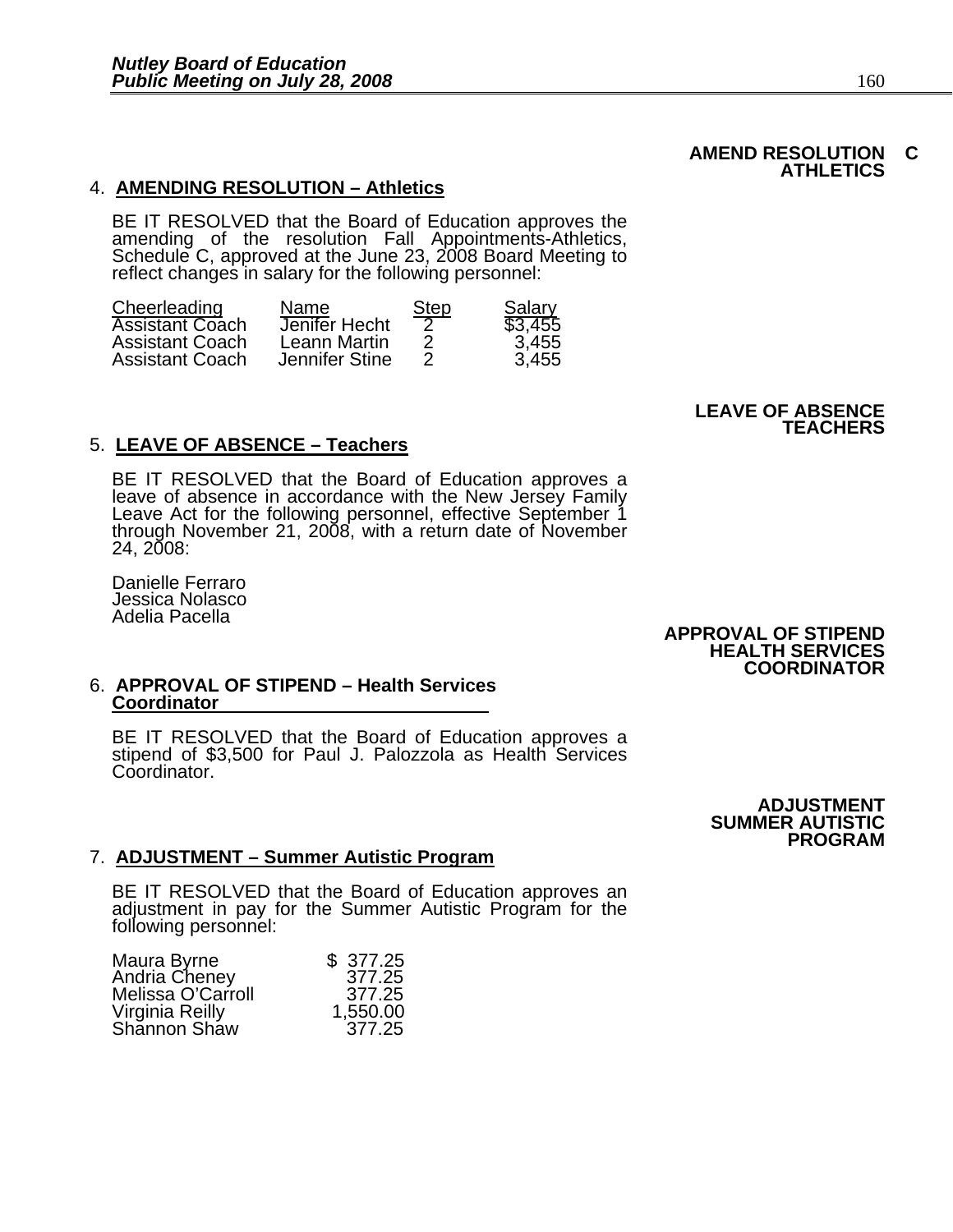### 8. **APPOINTMENT – Professional Staff**

BE IT RESOLVED that the Board of Education approves the appointment of Miss Melinda Burghardt as teacher for the 2008-09 school year, effective September 1, 2008, at the annual salary of \$44,000, B.A. Step 6, in accordance with the 2008-09 Teachers' Salary Guide. **APPOINT 2008** 

#### 9. **APPOINTMENT – 2008 Basic Skills Summer Enrichment Program**

BE IT RESOLVED that the Board of Education approves the appointment of Christopher Falco as a Senior Aide, for the 2008 Basic Skills Summer Enrichment Program as part of the 2007-08 Basic Skills Improvement Program, at a salary of \$500 retroactive to June 25, 2008.

#### 10. **APPOINTMENTS – Athletics/Band**

BE IT RESOLVED that the Board of Education approves the athletic/band appointments listed below for the 2008-09 school year on the salary guide at the classification and step as indicated in accordance with the 2008-09 Coaches Salary Guide:

| Band | Name | <b>Step</b> | Salary |
|------|------|-------------|--------|
|      |      |             |        |

Assistant Director Jeffrey Brown 3 \$4,970

BAND PROGRAM – 2008-09 (Rates established by Board of Education

| Drill Writer/Instructor -Michael Coppola<br>Percussion Instructor -Joshua DeWald | \$2,500 |
|----------------------------------------------------------------------------------|---------|
|                                                                                  | 2,500   |

#### 11. **APPOINTMENTS – Cultivating Academic Talent Program (CAT)**

BE IT RESOLVED that the Board of Education approves the appointments of the following personnel for the CAT Program for the 2008-09 school year.

| Kimberly Algieri       | Dennis Pandolfi         |
|------------------------|-------------------------|
| Dana D'Ambola          | Erika Pavlecka          |
| Joseph Dwyer III       | Joniene Ryder           |
| Nicole Ferráro         | Lauren Shohen           |
| <b>Flavia Groeling</b> | Joseph Simko            |
| Suzanne Hagert         | <b>Margit Smith</b>     |
| Kelly Hollywood        | Christina Stenda        |
| <b>Tarik Huggins</b>   | <b>Michael Stoffers</b> |
| Gail Kahn              | Janine Thomas           |

Erika Pavlecka Joniene Ryder Lauren Shohen (Rush) Joseph Simko Margit Smith Christina Stendardi **Michael Stoffers** Janine Thomas

**BASIC SKILLS SUMMER PROG.** 

> **APPOINT ATHLETICS/ BAND**

**APPOINT CAT** 

#### **APPOINT PROF. STAFF**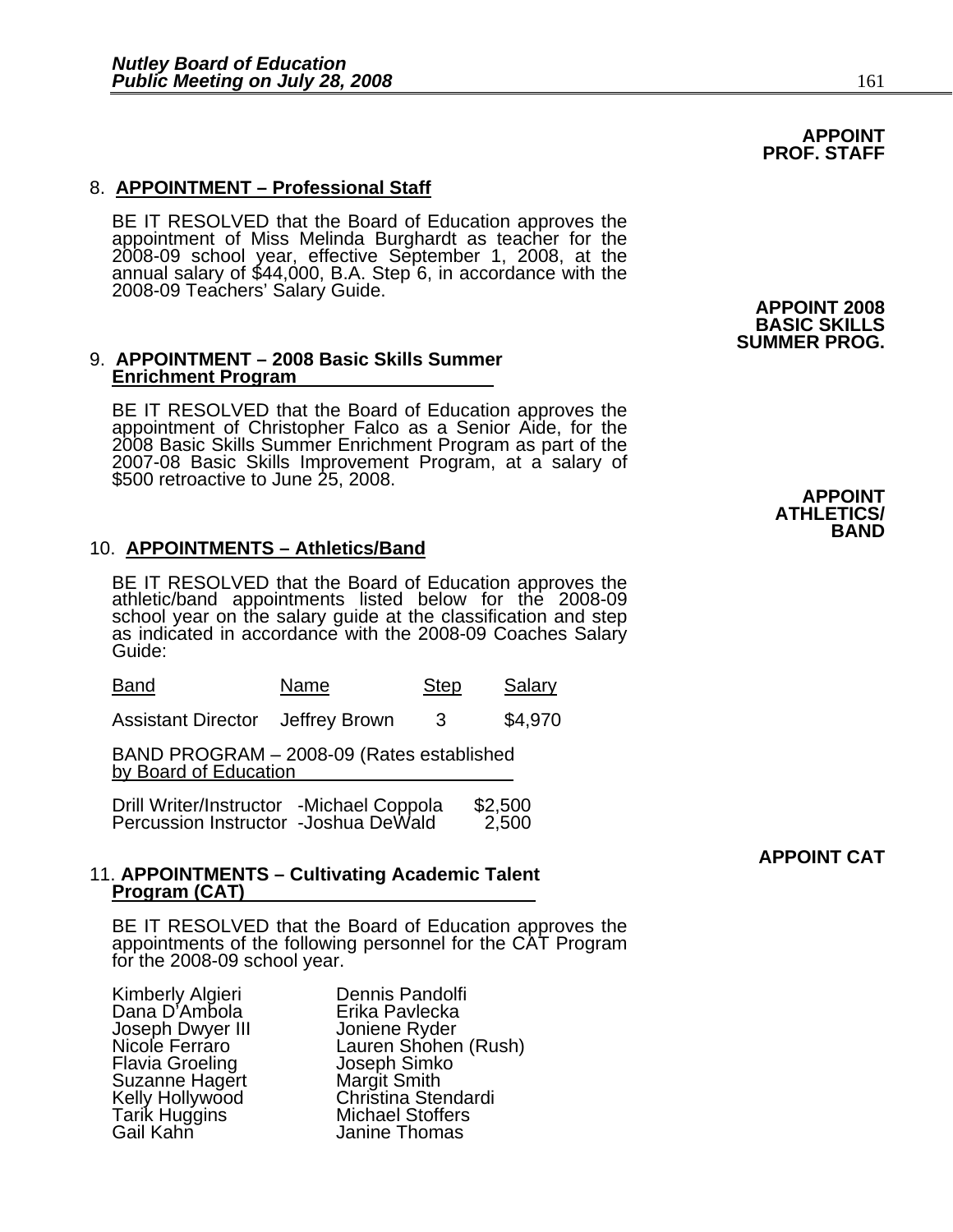Jenny Lombardo Lynn Zazzali<br>Louis Manganiello Veronica Zoltowski Louis Manganiello Denise Mazza

 **APPOINT SUMMER EMPLOYMENT**

 **APPOINT SUMMER** 

**CUSTODIAL** 

### 12. **APPOINTMENT – Summer Employment**

BE IT RESOLVED that the Board of Education approves the following personnel be permitted to work during the summer as Residency Officer:

Natale Ferrara \$42.00 per hour

#### 13. **APPOINTMENT– Summer Custodial Employment**

BE IT RESOLVED that the Board of Education approves the following personnel to be employed as summer custodial and grounds employees for the summer of 2008:

|              | <b>Step</b> | <b>Hourly Rate</b> |
|--------------|-------------|--------------------|
| Kevin Reilly |             | 8.00               |

#### 14. **APPOINTMENT– Staff Accountant**

BE IT RESOLVED that the Board approves the appointment of Bert Arifaj as Staff Accountant for the period, September 2, 2008 through June 30, 2009 at the annual salary of \$62,500, prorated.

#### 15. **REAPPOINTMENT – B&G Employee**

BE IT RESOLVED that the Board of Education approves the reappointment of Joseph Romano for grounds, Step 4 Group 2, from July 1, 2008 through June 30, 2009 at \$29,980.

### 16. **REAPPOINTMENTS – Non-Tenured Teachers**

BE IT RESOLVED that the Board of Education approves the reappointment of the non-tenured teachers listed on the attached Schedule B for the 2008-09 school year on the salary guide at the classification, step and annual salary as indicated in accordance with the 2008-09 Teachers' Salary Guide.

**APPOINT STAFF ACCOUNTANT** 

**REAPPOINT B&G EMPLOYEE** 

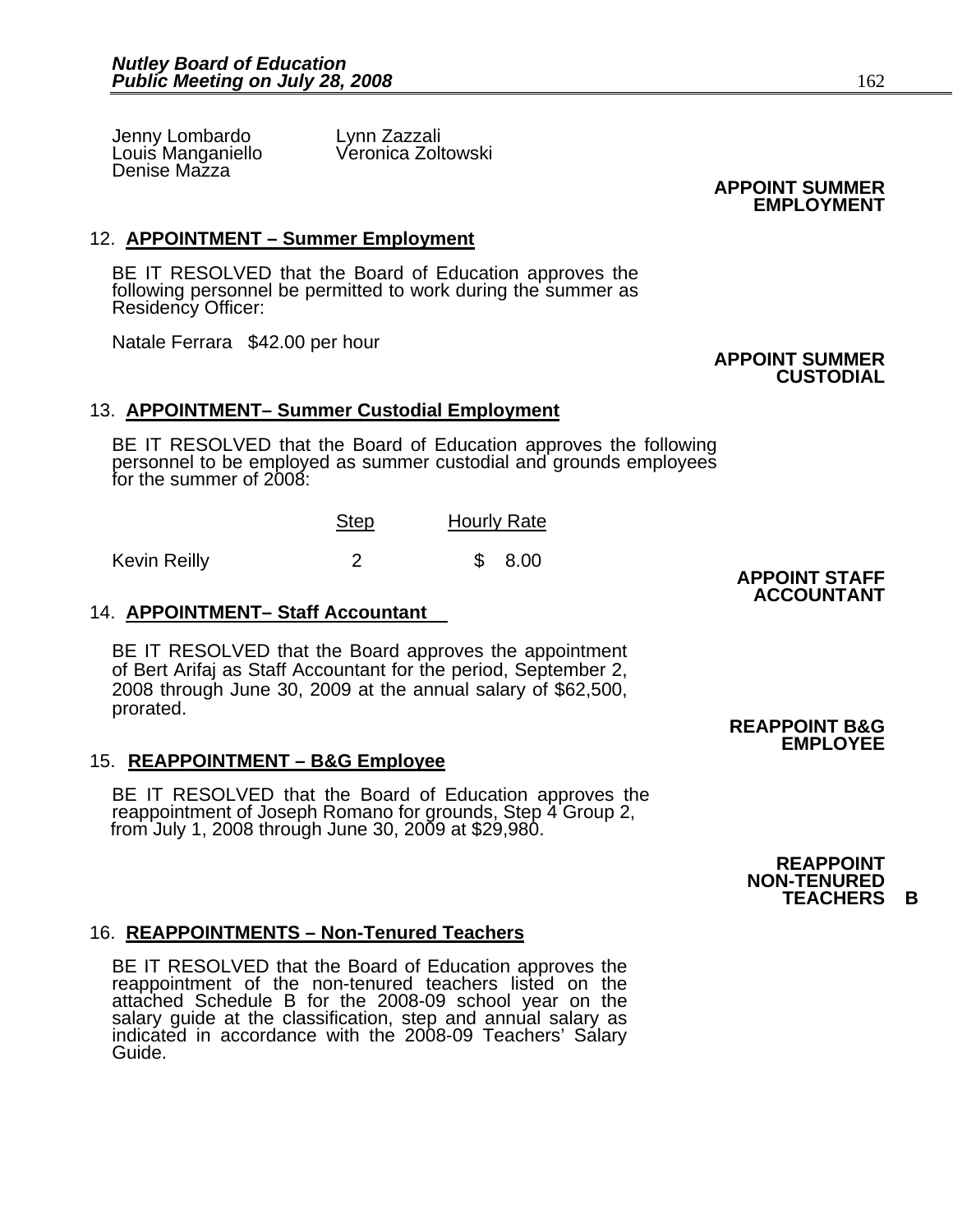## **REAPPOINT<br>PART-TIME AIDES**

# **PART-TIME AIDES C** 17. **REAPPOINTMENTS – Part-time School Aides**

BE IT RESOLVED that the Board of Education approves the reappointment of the part-time aides, listed on the attached Schedule C, for the 2008-09 school year at the hourly rate established by the Board of Education **EXTRA** 

### 18. **EXTRA COMPENSATION**

BE IT RESOLVED that the Board of Education approves the following personnel be paid extra compensation in the amounts indicated for services rendered:

#### **PAYMENT FOR SUMMER HOURS – Guidance High School & Middle School-June 25, July 7, 8, 2008**

| Donna Cocco                 | \$345.00 |
|-----------------------------|----------|
| Kathryn Comune              | 479.03   |
| James Cummings              | 976.68   |
| <b>Jill Divilio</b>         | 355.00   |
| James Mauro                 | 479.03   |
| <b>Mary Frances Simmons</b> | 472.03   |
| Susan Scerbo                | 479.03   |
| Joyce Wood                  | 947.68   |

#### **PAYMENT FOR SUMMER HOURS – Child Study Team**

| <b>Sherri Budinick</b>   | \$1,817.40 |
|--------------------------|------------|
| Nikki Casale             | 210.70     |
| Carla Cavallo            | 2,353.56   |
| <b>Sarah Fredericks</b>  | 2,865.52   |
| Susan Furnari            | 7,079.00   |
| April Hauer              | 1,275.05   |
| Mari Konn                | 1,116.16   |
| Elaine Mauro             | 1,256.20   |
| <b>Becky Pandolfi</b>    | 3,506.76   |
| Stephen Parigi           | 3,069.44   |
| Sharon Romaglia          | 3,000.00   |
| <b>Stephanie Scheick</b> | 1,531.62   |
| Erin Sheridan            | 2,950.83   |
| Michele Syme             | 406.14     |
| Michelle Yasso           | 2,275.56   |
| Donna Zarra              | 793.59     |

#### **PAYMENT FOR TECHNOLOGY EXTRA HOURS – January, 2008**

Nikola Markovic \$217.50

**COMP**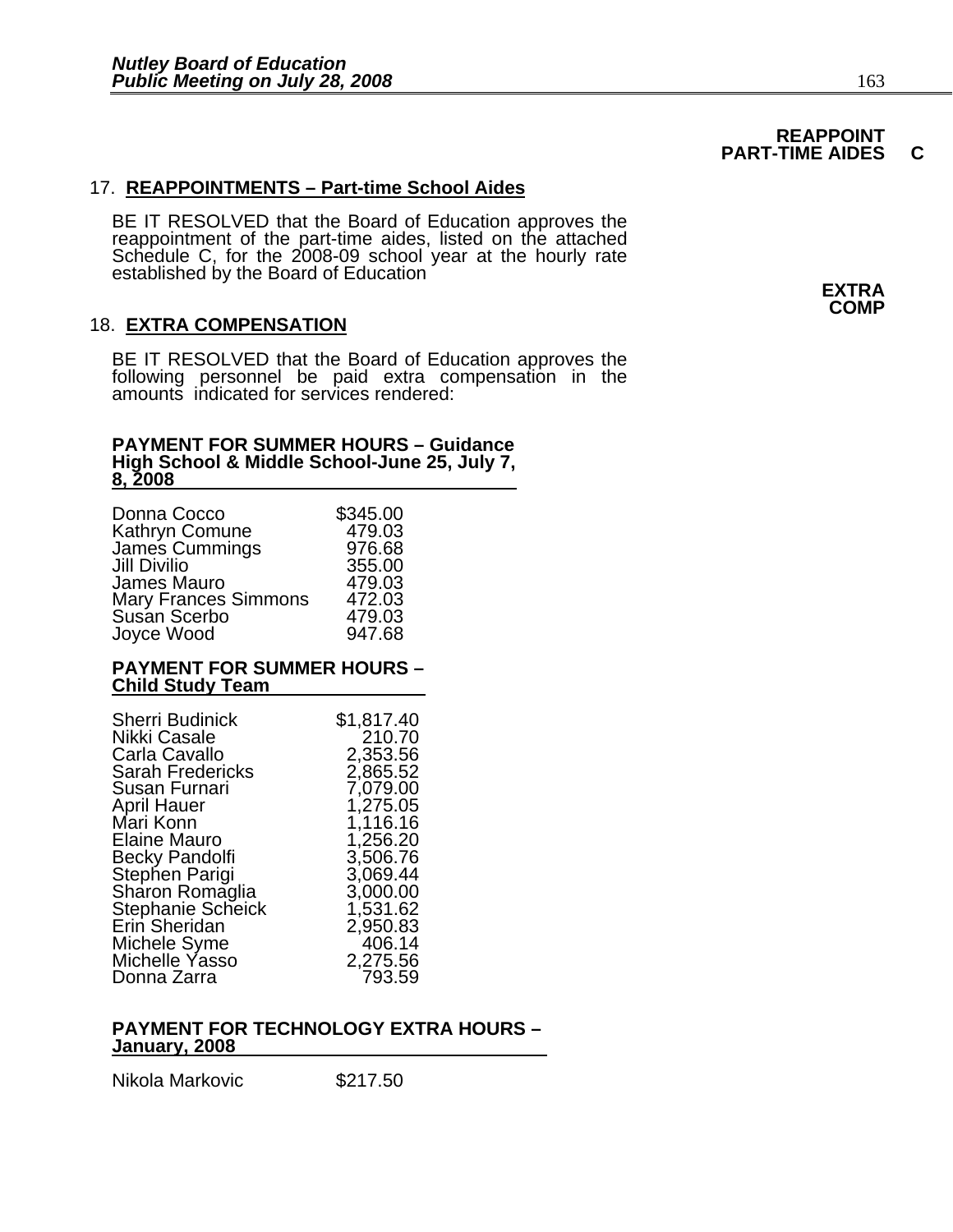#### **CENTRAL DETENTION COVERAGE – Month of June, 2008**

#### **High School**

| John Gulardo       | \$37.54 |
|--------------------|---------|
| Nikola Markovic    | 75.08   |
| Denise Mazza       | 37.54   |
| Michael Russomanno | 37.54   |
| Lisa Vallo         | 75.08   |

#### **JHW Middle School**

| Jennifer Ambrose                      | 18.77 |
|---------------------------------------|-------|
| Joseph Cappello<br>Melissa Echevarria | 37.54 |
|                                       | 18.77 |
|                                       | 18.77 |
| Michelle Ippolito<br>Jenny Lombardo   | 18.77 |

#### **SATURDAY MORNING SUSPENSIONS – Month of May, 2008**

#### **JHW Middle School**

Joseph Cappello \$ 78.45

#### **EXTENDED SCHOOL SUMMER PROGRAM**

#### 19. **EXTENDED SCHOOL YEAR PROGRAM – SUMMER, 2008**

BE IT RESOLVED that the Board of Education approves the<br>Extended School Year Program, listed on the attached Schedule D, for the Summer of 2008.

> **SPECIAL CLASS PLACEMENT**

#### 20. **SPECIAL CLASS PLACEMENT – Educationally Disabled Student**

BE IT RESOLVED that the Board of Education authorizes the attendance of a student in out-of-district special education classes for the 2007-08 school year as follows:

| School                       | No. of | Students Classification Date | Effective | Tuition           |
|------------------------------|--------|------------------------------|-----------|-------------------|
| Forum School<br>Waldwick, NJ |        | Autistic                     |           | 6/6/08 \$1,284.30 |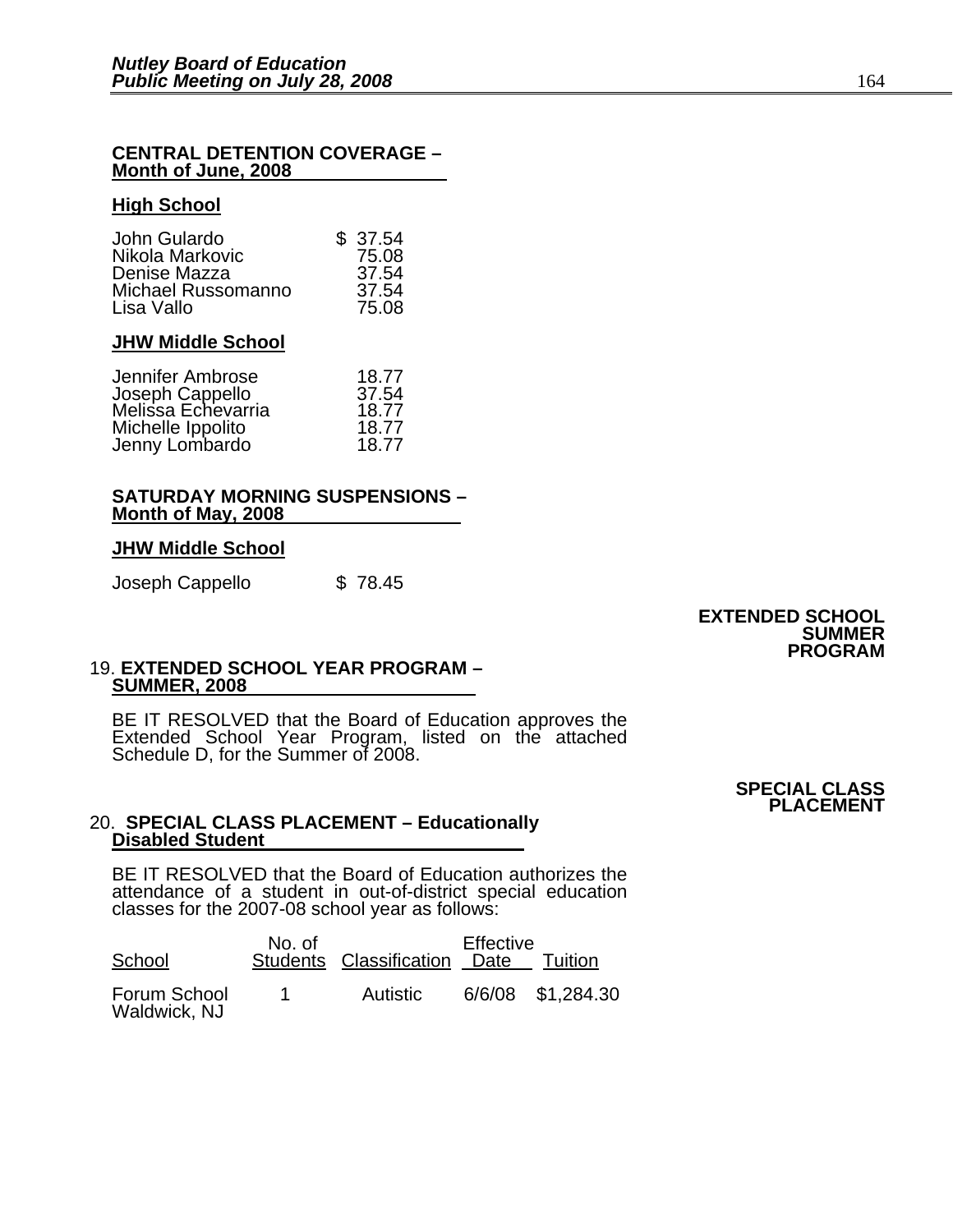### 21. **TRANSFER OF PERSONNEL**

BE IT RESOLVED that the Board of Education approves, upon the recommendation of the Superintendent of Schools the following transfers:

#### NAME FROM TO

Danielle Cancelliere Spring Garden Lincoln<br>
Jennifer Collins Mantacaw Lincoln Jennifer Collins Yantacaw Lincoln<br>
Emanuela Fierro Radcliffe Spring Garden Emanuela Fierro Radcliffe Radcliffe Spring (<br>
Erika Pavlecka Mashington Lincoln Erika Pavlecka Washington Lincoln Amanda Rasczyk Lincoln Spring Garden Amanda Rasczyk Lincoln Spring Garden Victoria Sarachelli

**NJSIAA APPROVAL**

#### 22. **NEW JERSEY STATE INTERSCHOLASTIC ATHLETIC ASSOCIATION**

BE IT RESOLVED that the Board of Education approves the continuation of its membership in the New Jersey State Interscholastic Athletic Association for the 2008-09 school year. year. **PAYMENT OF**

#### 23. **PAYMENT FOR SUMMER ATHLETIC CAMPS**

BE IT RESOLVED that the personnel listed below be paid stipends for their work with the 2008 summer athletic camps

| Sport             |    | Amount     |
|-------------------|----|------------|
| Basketball        | \$ | 800.00     |
| <b>Basketball</b> | S  | 375.00     |
| Football          |    | \$1,675.00 |
|                   |    |            |
| Football          | \$ | 675.00     |
| Soccer            | \$ | 480.00     |
| Soccer            | \$ | 480.00     |
| Vollyball         | \$ | 900.00     |
| Trainer           |    | \$1,000.00 |
|                   |    |            |

### **SUMMER CAMP**

#### **TRANSFER OF PERSONNEL**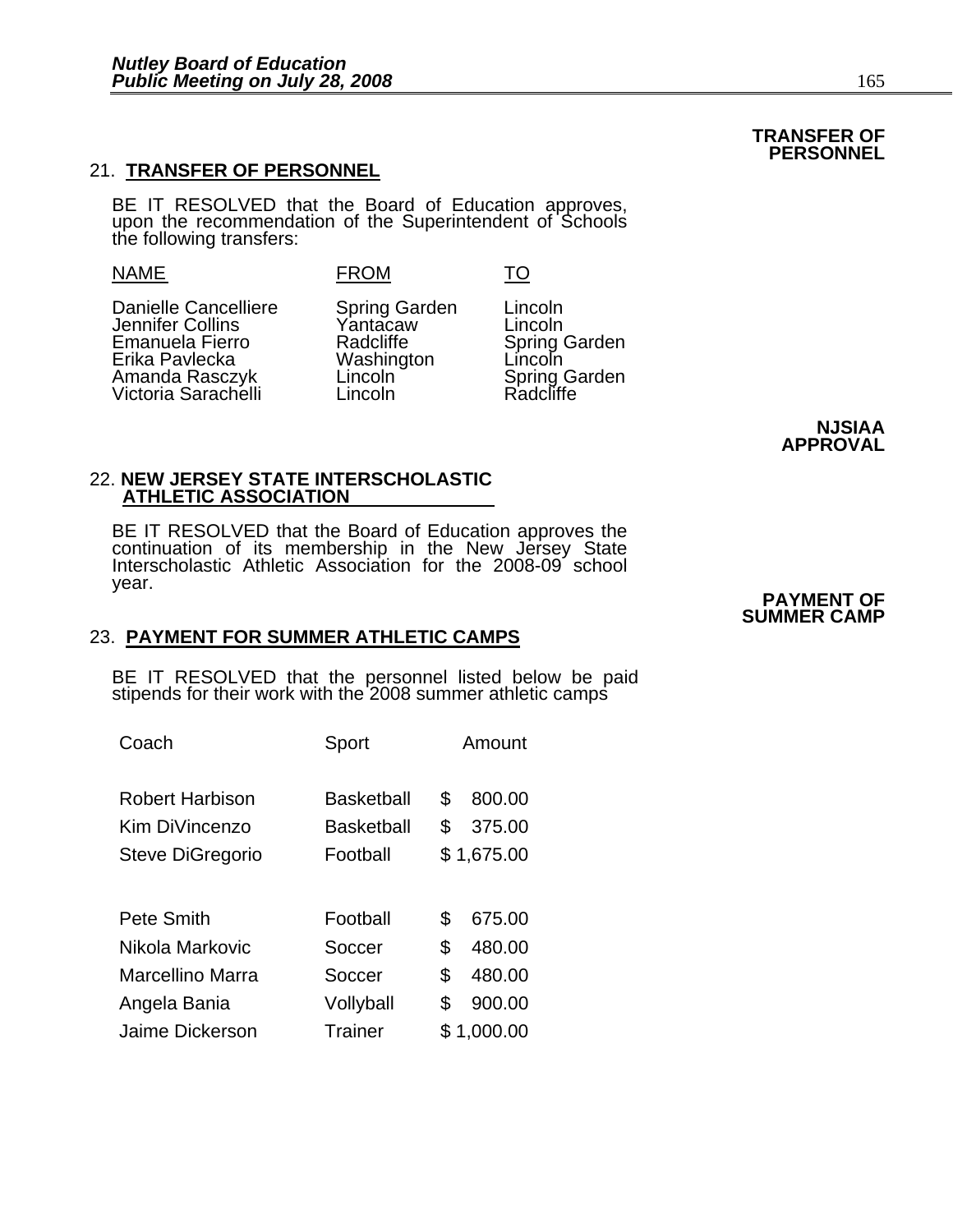### **BOARD SECRETARY'S RESOLUTIONS** RESOLUTIONS

Trustee Frannicola moved, Trustee Williams seconded, a motion that the Board approves the Board Secretary's Resolutions numbers 1 through 21 as listed below.

Resolutions 1 through 21 were approved by roll call vote with the following exception:

1. Trustee Reilly abstained on check #077068 on the bill list.

### 1. **BILLS AND MANDATORY PAYMENTS MANDATORY A**

BE IT RESOLVED that the Board of Education approves the payment of bills and mandatory payments dated June 24, 2008 to June 30, 2008 in the total amount of \$2,574,631.45 and July 1, 2008 to July 28, 2008 in the total amoun

### 2. **REQUESTS FOR USE OF SCHOOL BUILDINGS AND USE OF BUILDINGS B**

BE IT RESOLVED that the Board of Education approves the requests for the use of school buildings and grounds (Appendix B), that conform to the rules and regulations set by the Board of Education.

3. **TRANSFER SCHEDULE**<br>**BE IT RESOLVED that the Board of Education approves, in SCHEDULE**<br>**BE IT RESOLVED that the Board of Education approves, in** compliance with NJAC 6A:23-2.11(c)3ii, and NJSA 18A:22-8-1,<br>the transfers in the 2007-08 budget dated June 30, 2008 in the<br>amount of \$639,117.12 as appended (Appendix C).

### 4. **APPROVAL OF TRAVEL LIST APPROVAL D TRAVEL LIST**

BE IT RESOLVED that the Board of Education approves the<br>travel list and all expenses per (Appendix D). **PETTY CASH** 

#### 5. **PETTY CASH FUNDS**

WHEREAS, pursuant to NJAC 6:20-2.8 and Policy #615 (6620), a Board of Education may establish petty cash funds,

NOW, THEREFORE, BE IT RESOLVED that the Board of Education approves the following petty cash funds for schools to be established in the amounts listed:

High School (Gregory Catrambone, Custodian) \$500

### **BOARD SECRETARY'S**

## **BILLS &**

## **GROUNDS AND GROUNDS**

**FUNDS**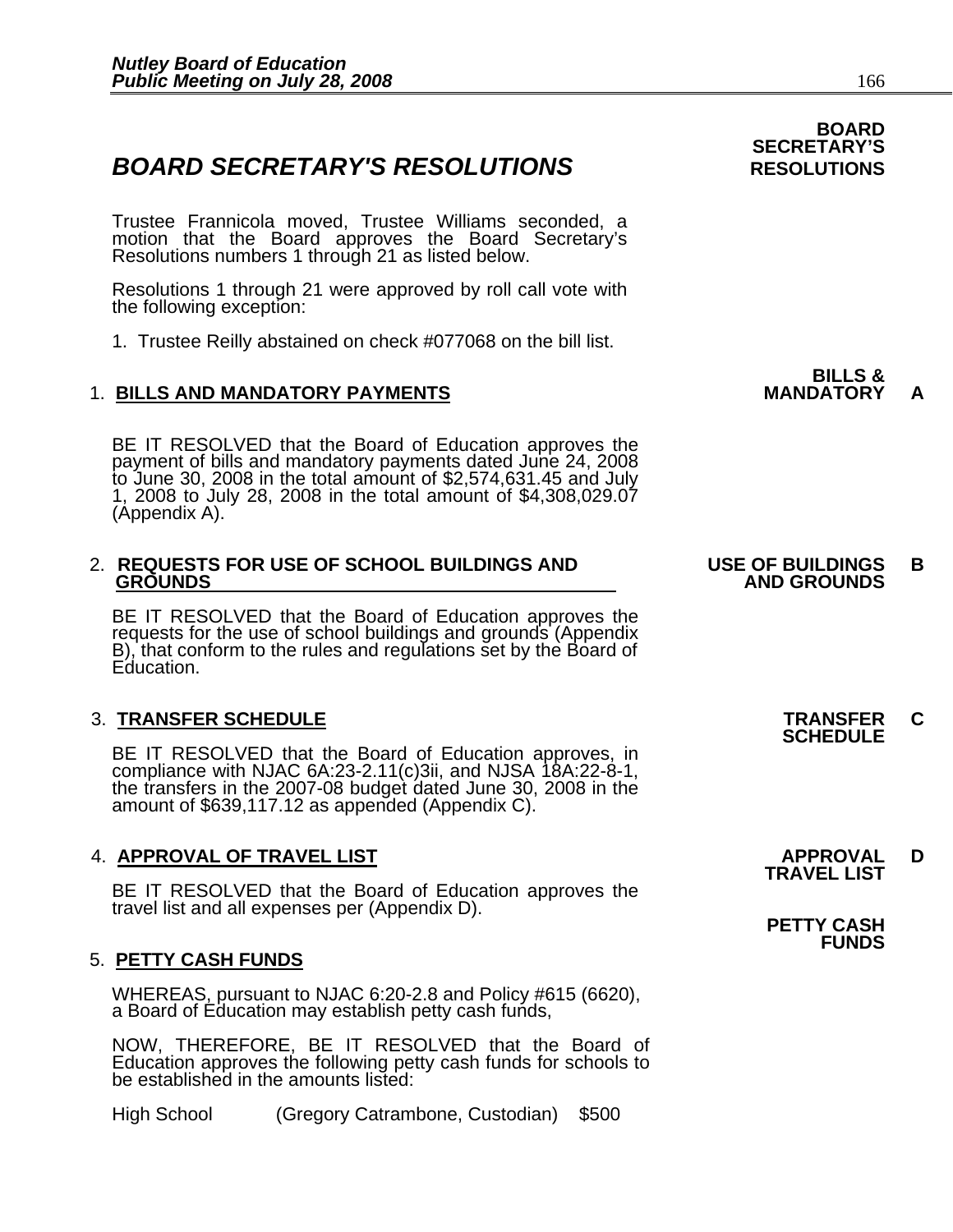| <b>JHW Middle School</b>                                                                                                                             | (John Calicchio, Custodian)                        | 400   |  |  |
|------------------------------------------------------------------------------------------------------------------------------------------------------|----------------------------------------------------|-------|--|--|
| Lincoln School                                                                                                                                       | (Lorraine Restel, Custodian)                       | 300   |  |  |
| Radcliffe School                                                                                                                                     | (Michael Kearney, Custodian)                       | 300   |  |  |
|                                                                                                                                                      | Spring Garden School (Rosemary Clerico, Custodian) | 300   |  |  |
|                                                                                                                                                      | Washington School (Douglas Jones, Custodian)       | 300   |  |  |
| Yantacaw School                                                                                                                                      | (David Sorensen, Custodian)                        | \$300 |  |  |
| IT FURTHER RESOLVED that the Board of Education<br>BE.<br>approves the additional district-wide petty cash accounts to be<br>established as follows: |                                                    |       |  |  |
|                                                                                                                                                      | Board of Education (Michael DeVita., Custodian)    | \$500 |  |  |
| Director of Extended Day (Maria Cervasio, Custodian)<br>500                                                                                          |                                                    |       |  |  |
|                                                                                                                                                      | Pupil Transportation (Peggy Hollywood, Custodian)  | 400   |  |  |
|                                                                                                                                                      | Special Services (Paul Palozzola, Custodian)       | 300   |  |  |
| Technology (Ian Viemeister, Custodian)<br>300                                                                                                        |                                                    |       |  |  |
|                                                                                                                                                      |                                                    |       |  |  |

and the contract of the contract of the contract of the contract of the contract of the contract of the contract of the contract of the contract of the contract of the contract of the contract of the contract of the contra

BE IT YET FURTHER RESOLVED that the Board of Education approves the maximum expenditure for petty cash funds to be set at \$40 and that the individual petty cash funds are replenished by submitting a properly completed voucher to the Board of Education as necessary.

#### 6. **ACCEPTANCE OF DONATION**

BE IT RESOLVED that the Board of Education approves the acceptance of a donation of a Smart Board from the Lincoln School PTO Inc in the amount of \$4,059.00.

### 7. **ACCEPTANCE OF DONATION**

BE IT RESOLVED that the Board of Education approves the acceptance of a donation of \$500 from Plaza Fitness Center to be used at the high school weight room. **ACCEPT NCLB**

#### 8. **ACCEPTANCE OF NOTIFICATION OF AWARD - No Child Left Behind Act (NCLB) – FY 2009**

BE IT RESOLVED that the Board of Education accepts the Notification of Award for No Child Left Behind Act (NCLB) FY 2009 in the following amounts:

### **ACCEPT DONATION**

### **ACCEPT DONATION**

**FY 2009**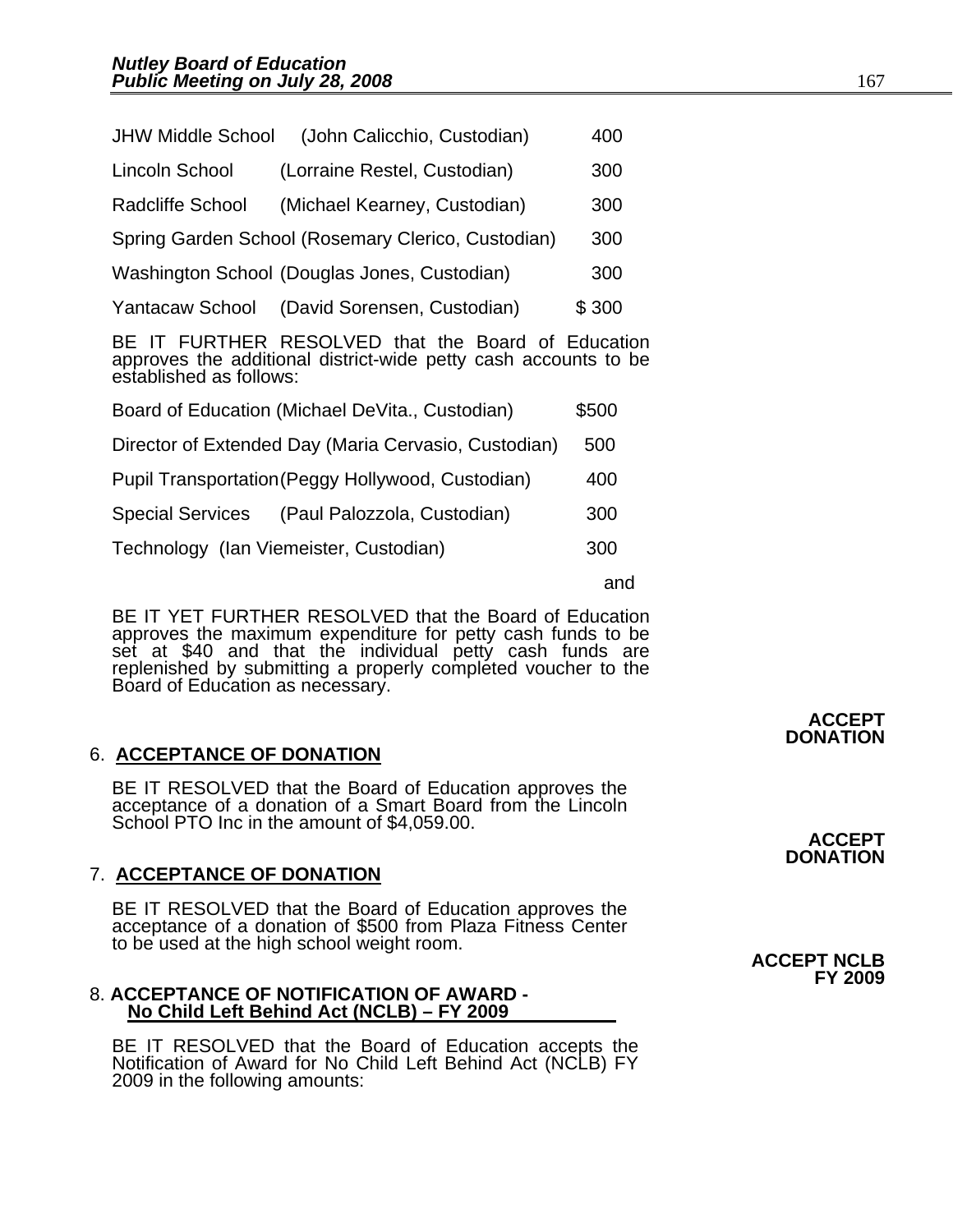| Title I             | \$293,774 |
|---------------------|-----------|
| Title II A          | 104,868   |
| Title II D          | 2,441     |
| Title III           | 16,434    |
| Title III Immigrant | 16,487    |
| Title IV            | 10,330    |

\$ 444,334

#### 9. **APPROVAL OF SUBMISSION OF APPLICATION – Carl D. Perkins Vocational and Technical Education Act**

BE IT RESOLVED that the Board of Education approves submission of application for the Carl D. Perkins Vocational and Technical Education Act for the 2008-09 school year in the amount of \$21,521, as detailed in Schedule E.

### 10. **APPROVAL AGREEMENT – FORUM SCHOOL**

WHEREAS, The Forum School is a non-profit approved private school for Students with disabilities; and

WHEREAS, the Board of Education of Nutley has contracted to send to The Forum School certain students with disabilities who reside in the District; and

WHEREAS, The Forum School does not charge any of its students for meals;

NOW, THEREFORE, it is hereby RESOLVED, that the Board of Education of Nutley does not require The Forum School to charge students for reduced and/or paid meals in accordance with the income eligibility criteria established by the Child Nutrition Program as administered by New Jersey Department of Agriculture; and it is

FURTHER RESOLVED, that the Board of Education of Nutley understands and acknowledges that the foregoing actions do not increase the contracted tuition rate for students with disabilities sent by Nutley to The Forum School. **APPROVE FINAL** 

### 11. **APPROVAL OF FINAL PAYMENT TO SALAZAR & ASSOCIATES, INC.**

BE IT RESOLVED that the Board of Education approves final payment in the amount of \$59,026.73 to Salazar & Associates, Inc. for Toilet Room Renovations per the recommendation of the Board's architect and construction manager.

**APPROVE FORUM SCHOOL**

**PERKINS GRANT**



**APPROVE E**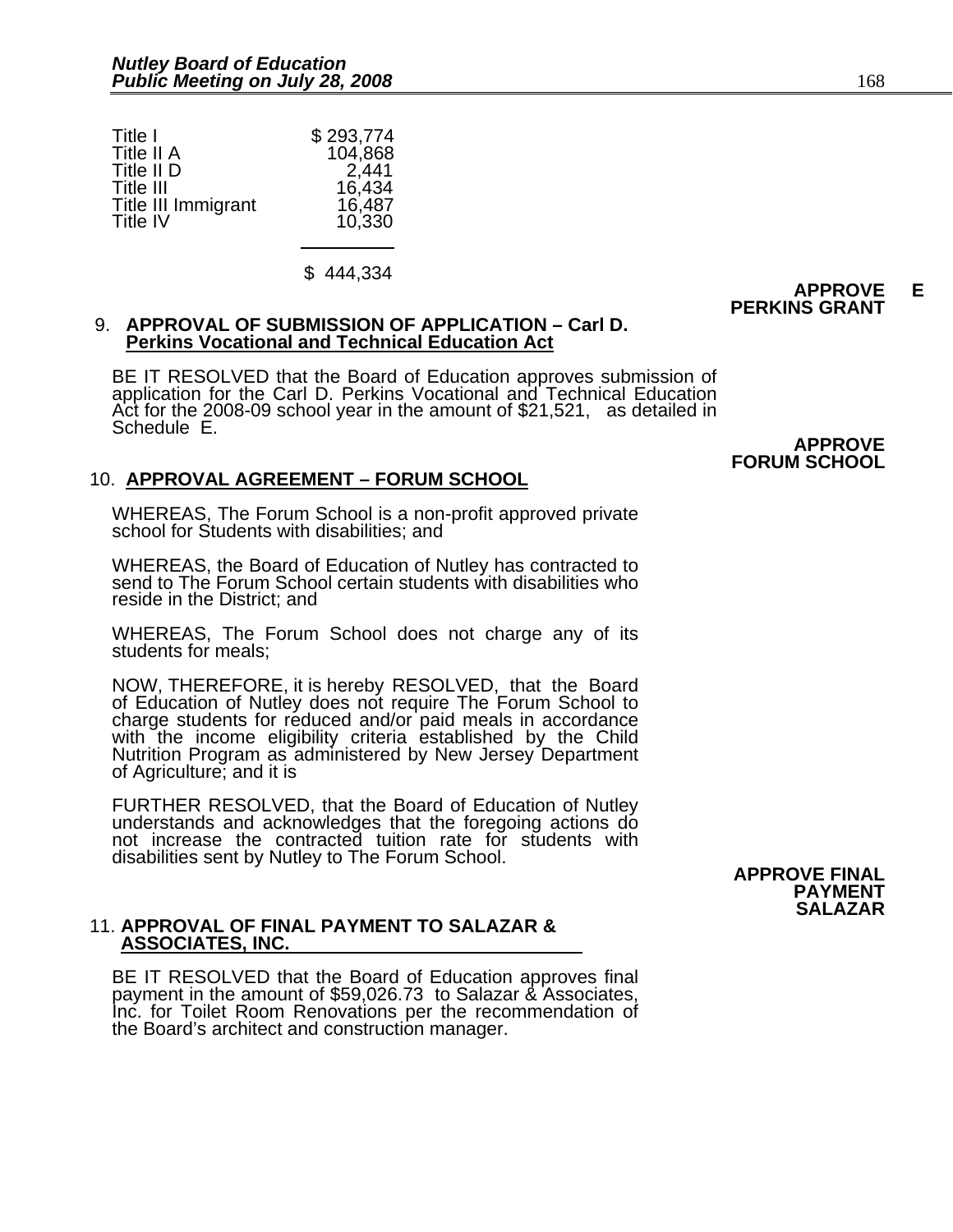## 12. **APPROVAL OF FINAL SETTLEMENT PAYMENT TO A. PFLUGH, INC.**

BE IT RESOLVED that the Board of Education approves the final payment of the settlement claim with the Nutley Board of Education and A. Pflugh, Inc. of \$5,000 as per the recommendation of the Board's attorney.<br>**APPROVE FINAL** 

### 13. **APPROVAL OF FINAL PAYMENT TO A. PFLUGH, INC.**

BE IT RESOLVED that the Board of Education approves final payment in the amount of \$9,043.66 to A. Pflugh, Inc. for the Franklin Middle School Additions and Alterations Project as per the recommendation of the Board's arch manager.<br> **APPROVE FINAL** 

### 14. **APPROVAL OF FINAL PAYMENT TO TRU-VAL ELECTRIC CORP.**

BE IT RESOLVED that the Board of Education approves final<br>payment in the amount of \$5,000.00 to Tru-Val Electric Corp.<br>for the Franklin Middle School Additions and Alterations Project<br>as per the recommendation of the Board construction manager.

### 15. **APPROVAL OF PARTIAL PAYMENT TO BILL LEARY AIR CONDITIONING & HEATING**

BE IT RESOLVED that the Board of Education approves partial payment in the following amounts to Bill Leary Air Conditioning & Heating as per the recommendation of the Board's architect, construction manager and counsel.

\$205,702 – HVAC Lincoln Elementary School

\$196,534.30 – HVAC Washington Elementary School **APPROVE**

#### 16. **APPROVAL OF CHANGE ORDER**

BE IT RESOLVED that the Board of Education approves a Change Order, on file in the Business Office, for ACP Contracting for the Nutley High School HVAC System in the Auditorium for the Nutley School District as per the recommendation of the Board's architect and construction manager. The Change Order will reflect an increase in the contract time with the completion date of October 31, 2008.

**PAYMENT A. PFLUGH**

**APPROVE FINAL SETTLEMENT A. PFLUGH**

**PAYMENT TRU-VAL**

 **APPROVE PARTIAL PAYMENT BILL LEARY**

**CHANGE ORDER**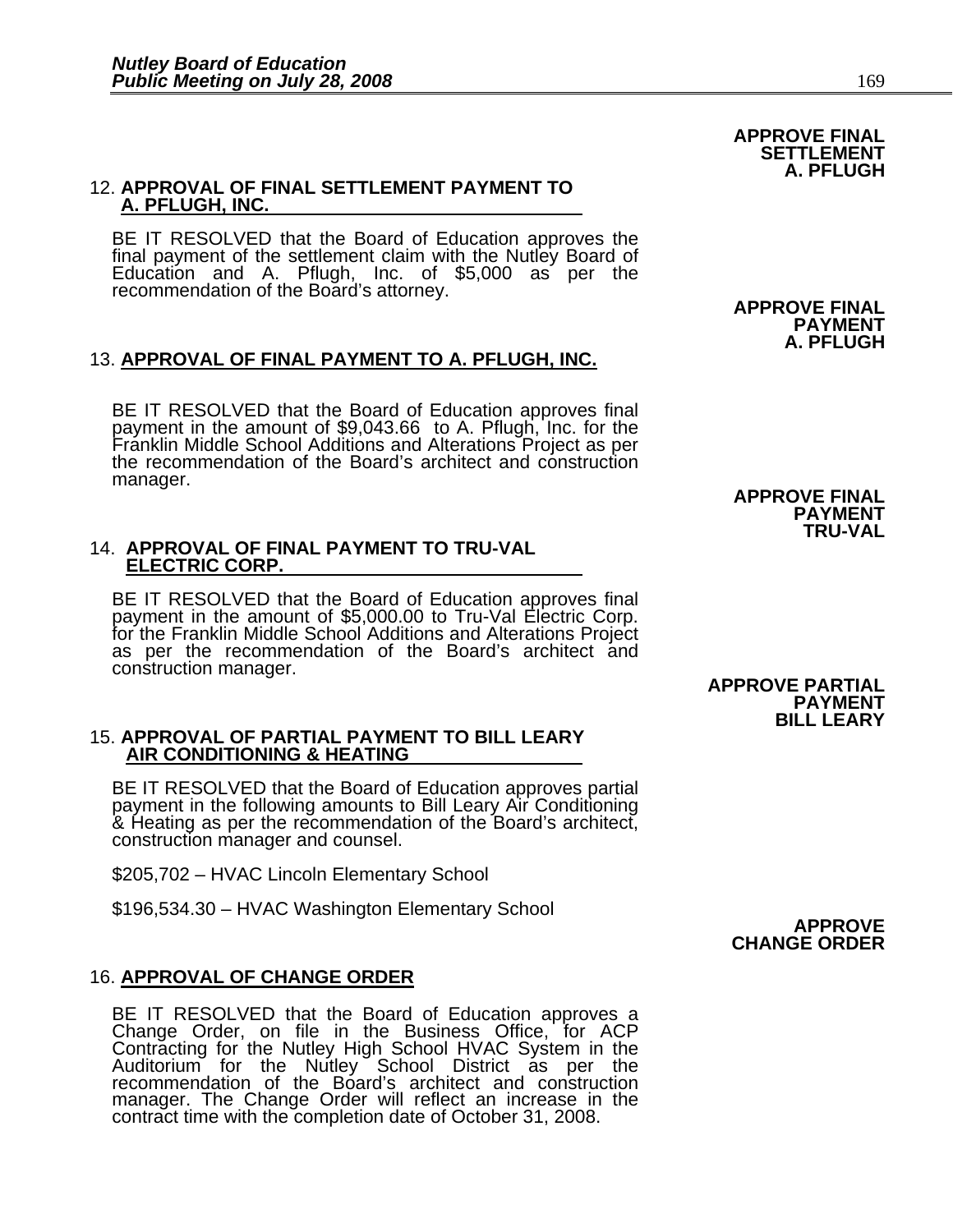#### **APPROVE CHANGE ORDER HVAC LINCOLN SCHOOL**

#### 17. **APPROVAL OF CHANGE ORDER FOR HVAC - LINCOLN SCHOOL**

BE IT RESOLVED that the Board of Education approves<br>Change Order #1, on file in the Business Office, in the amount<br>of \$85,000.00 to Bill Leary AC & Heating for the HVAC –<br>Lincoln School as per the recommendation of the Boa architect and construction manager.<br>**APPROVE** 

**CHANGE ORDER HVAC WASHINGTON SCHOOL**

#### 18. **APPROVAL OF CHANGE ORDER FOR HVAC - WASHINGTON SCHOOL**

BE IT RESOLVED that the Board of Education approves<br>Change Order #1, on file in the Business Office, in the amount<br>of \$76,904.00 to Bill Leary AC & Heating for the HVAC –<br>Washington School as per the recommendation of the architect and construction manager.

> **APPROVE CONSTRUCTION DIRECTIVE LINCOLN SCHOOL**

#### 19. **APPROVAL OF CONSTRUCTION CHANGE DIRECTIVE FOR LINCOLN SCHOOL**

BE IT RESOLVED that the Board of Education approves the recommendations from DCM Architecture, Inc., our Architect, and Tri-Tech Engineering, our Construction Manager, for a Construction Change Directive to replace all contract drawings with the construction set issued June 30, 2008 at Lincoln School.

**APPROVE CONSTRUCTION DIRECTIVE WASHINGTON SCHOOL**

#### 20. **APPROVAL OF CONSTRUCTION CHANGE DIRECTIVE FOR WASHINGTON SCHOOL**

BE IT RESOLVED that the Board of Education approves the recommendations from DCM Architecture, Inc., our Architect, and Tri-Tech Engineering, our Construction Manager, for a<br>Construction Change Directive to replace all contract drawings with the construction set issued June 30, 2008 at Washington School.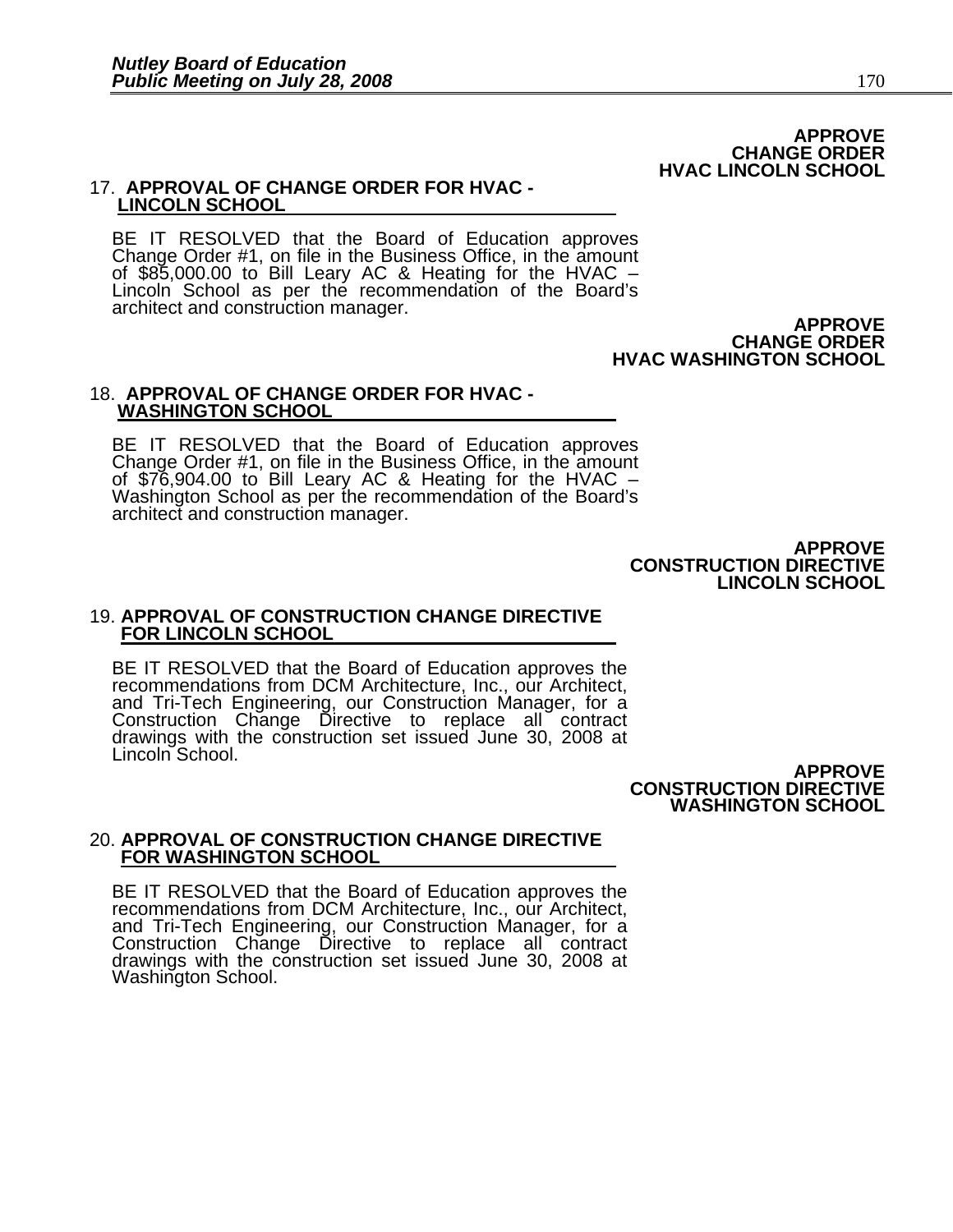#### **APPROVE PROPOSAL WONDER WORKS CONSTRUCTION LINCOLN SCHOOL**

## 21. **APPROVAL OF PROPOSAL – WONDER WORKS CONSTRUCTION FOR LINCOLN SCHOOL**

BE IT RESOLVED that the Board of Education approves the proposal from Wonder Works Construction for the demolition and disposal of the main building chimney and installation of chimney roof closure at Lincoln School in the amount of \$16,800.00.

**MEMORIAL** 

#### 22. **MEMORIAL Mrs. Rosalie Alongi**

Trustee Kuchta moved, and Trustee Reilly seconded, the following resolution. Upon being put to a roll call vote the resolution was approved.

WHEREAS, it is with a sense of deep sorrow and regret that the Nutley Board of Education records the death of Mrs. Rosalie Alongi on July 4, 2008, and

WHEREAS, Mrs. Alongi had served the Nutley Board of Education as a Bus aide for fifteen years prior to her death, and

WHEREAS, Mrs. Alongi won the respect of all those with whom she came in contact for her dedication to the Nutley School District,

NOW, THEREFORE, BE IT RESOLVED, That the Board of Education of then Township of Nutley extends deepest sympathy to the members of her family, and

BE IT FURTHER RESOLVED , That this resolution be made a part of the minutes of this meeting and a copy sent to the members of her family.

#### 23. **APPROVAL – Construction Law Firm**

Trustee Reilly moved, and Trustee Frannicola seconded, the following resolution. Upon being put to a roll call vote the resolution was approved.

BE IT RESOLVED that the Nutley Board of Education authorizes the law firm of Connell Foley, LLP, Roseland, NJ to serve as the districts attorney on all construction law issues involved with the 2006 Referendum.

BE IT FURTHER RESOLVED that the firm will perform these duties at an hourly rate of \$200.00.

**APPROVE CONSTRUCTION LAW FIRM**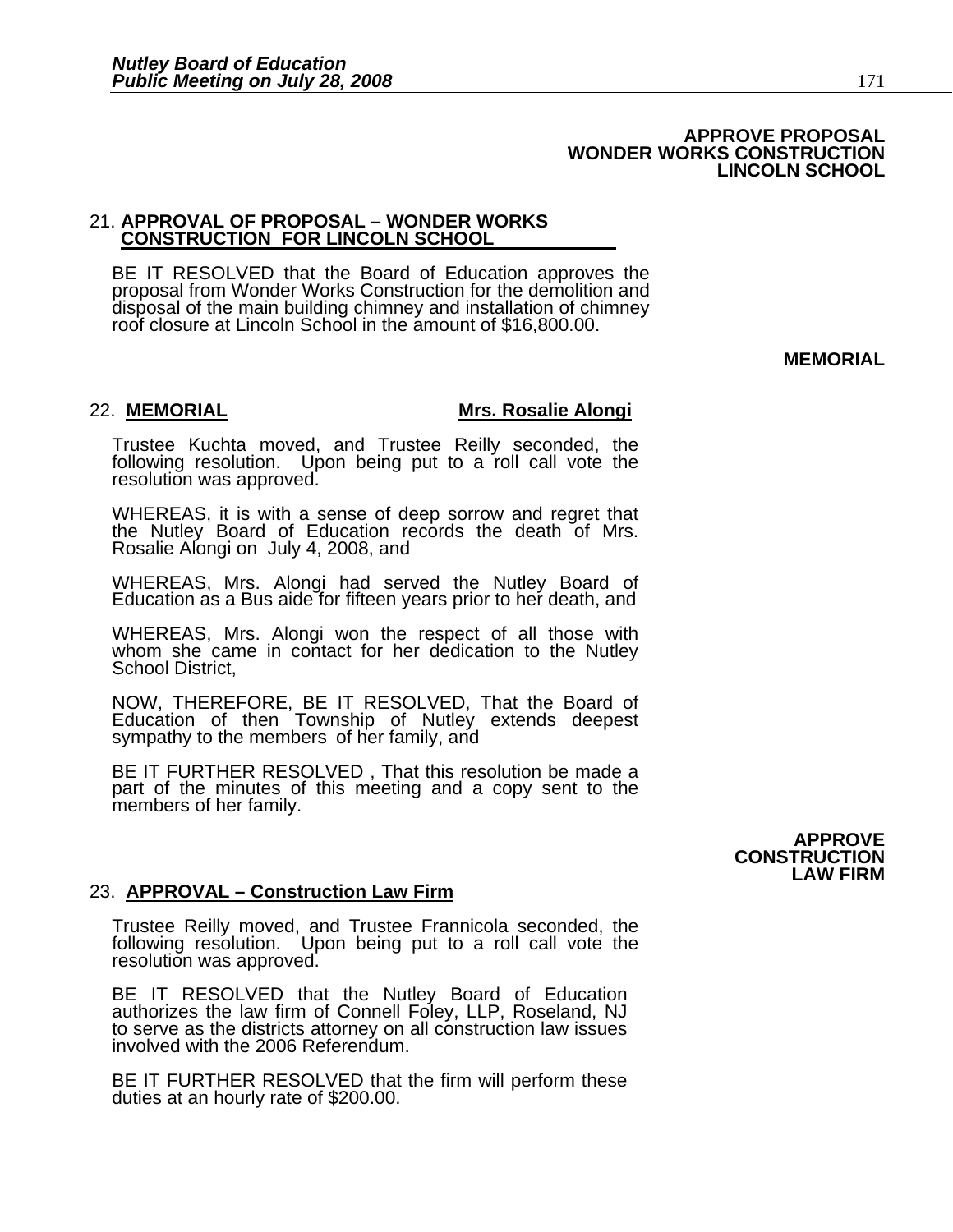#### 24. **APPROVAL - PROPOSAL OF SERVICES**

Trustee Williams moved, and Trustee Reilly seconded, the following resolution. Upon being put to a roll call vote the resolution was approved.

BE IT RESOLVED that the Board of Education approves a proposal of services from Estimating Services Unlimited, Point Pleasant, NJ for a total price of \$5,000 as follows:

-Provide a cost estimate for HVAC on the Washington School project based upon the re-bid drawings.

-Provide a cost estimate for the HVAC Add/Deducts pursuant to Design Change Bulletin 1 revisions for the Washington School project.

#### **HEARING OF CITIZENS CITIZENS**

Resident Terry Quirk, representative for the Nutley Parent Advocacy Network (NPAN), made several suggestions for the way to communicate Special Board Meetings. She also handed out to the Board information on a training site for teachers regarding the prevention of teen suicide and spoke very highly about the information provided.

She also mentioned that NPAN feels that the district is resistant to better measures in the special education area. She said that students need the services and should be receiving them otherwise they may be forced to take different measures.

Resident Jacqueline Imhoff asked the Board the reason why they settled so early with Tri-Tech for 2.7 million dollars before arbitration.

President Casale, Trustee Kuchta and Trustee Williams thanked Trustee Viola for his services and time that he spent on the Board.

Trustee Viola said he appreciated the support of his fellow Board members as well as the community as a whole. He mentioned that he plans on one day returning to Nutley.

#### **NEW BUSINESS**

None

**HEARING OF** 

#### **OLD BUSINESS OLD BUSINESS**

**NEW BUSINESS**